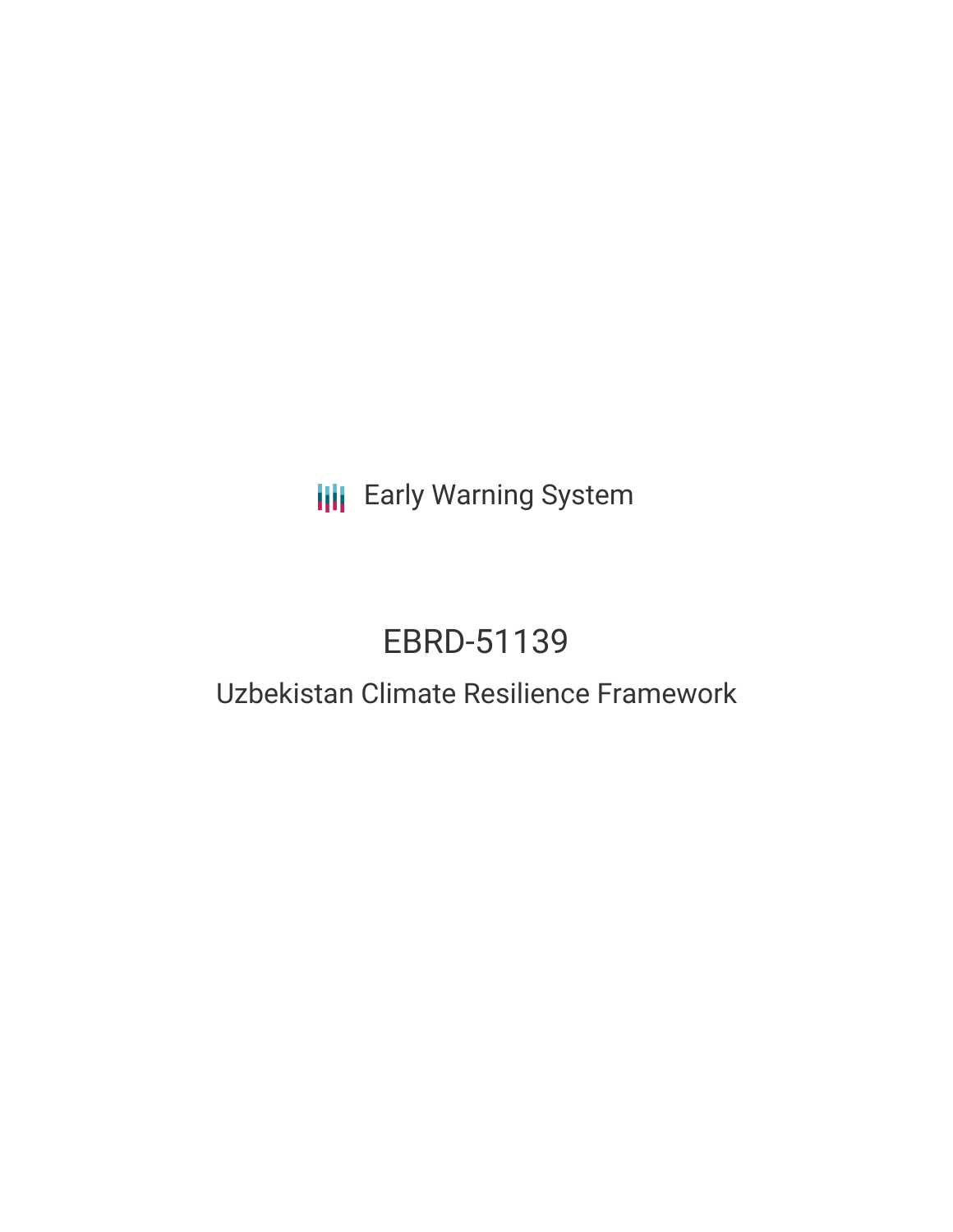

## **Quick Facts**

| <b>Countries</b>               | Uzbekistan                                              |  |  |  |  |
|--------------------------------|---------------------------------------------------------|--|--|--|--|
| <b>Financial Institutions</b>  | European Bank for Reconstruction and Development (EBRD) |  |  |  |  |
| <b>Status</b>                  | Proposed                                                |  |  |  |  |
| <b>Bank Risk Rating</b>        | U                                                       |  |  |  |  |
| <b>Voting Date</b>             | 2019-11-27                                              |  |  |  |  |
| <b>Borrower</b>                | Uzbekistan Sovereign                                    |  |  |  |  |
| <b>Sectors</b>                 | Energy                                                  |  |  |  |  |
| <b>Investment Type(s)</b>      | Loan                                                    |  |  |  |  |
| <b>Investment Amount (USD)</b> | \$283.00 million                                        |  |  |  |  |
| <b>Project Cost (USD)</b>      | \$283.00 million                                        |  |  |  |  |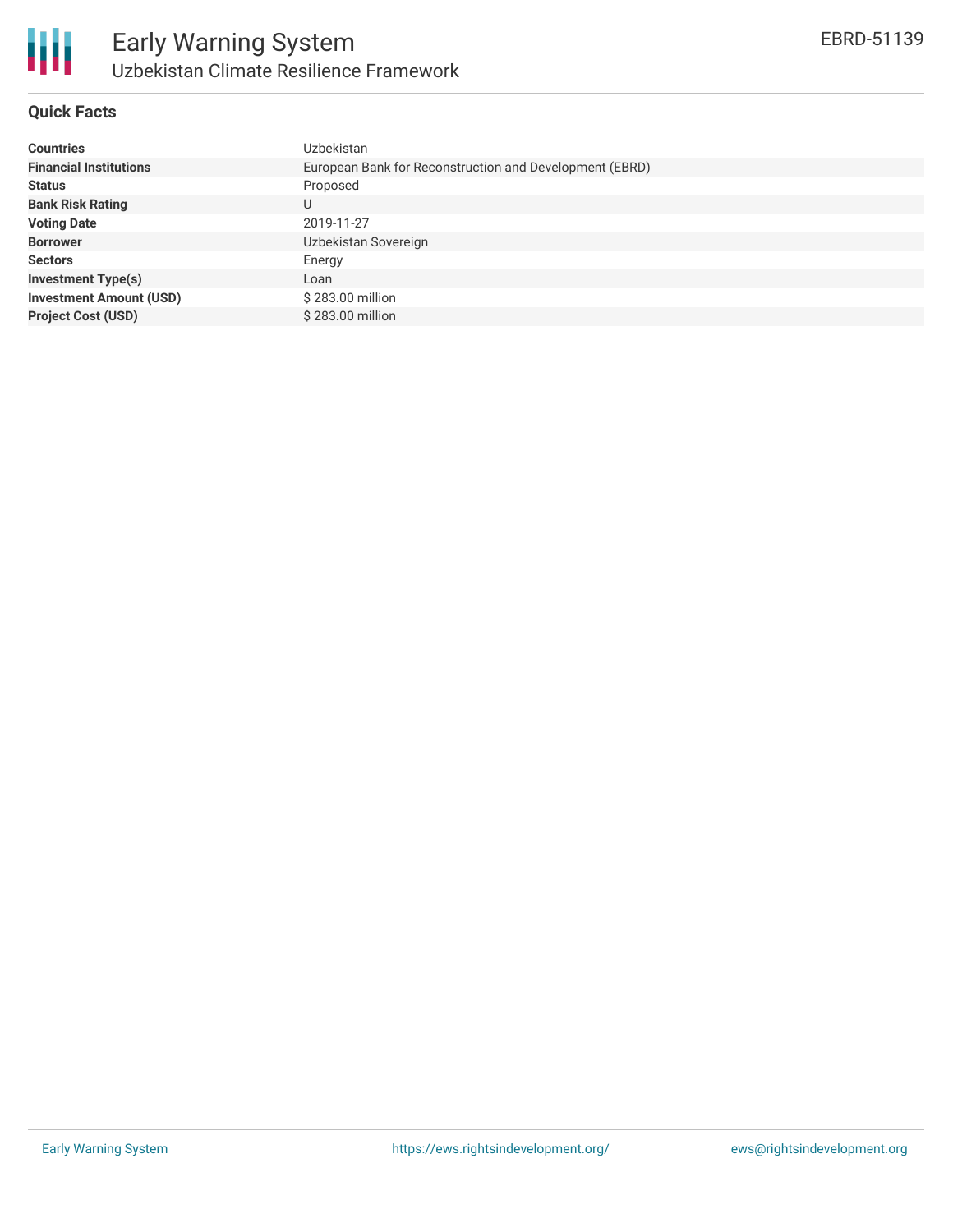



## **Project Description**

According to the Bank's website, this project finances the rehabilitation of 11 small-to-medium size hydro power plants of JSC Uzbehydroenergo.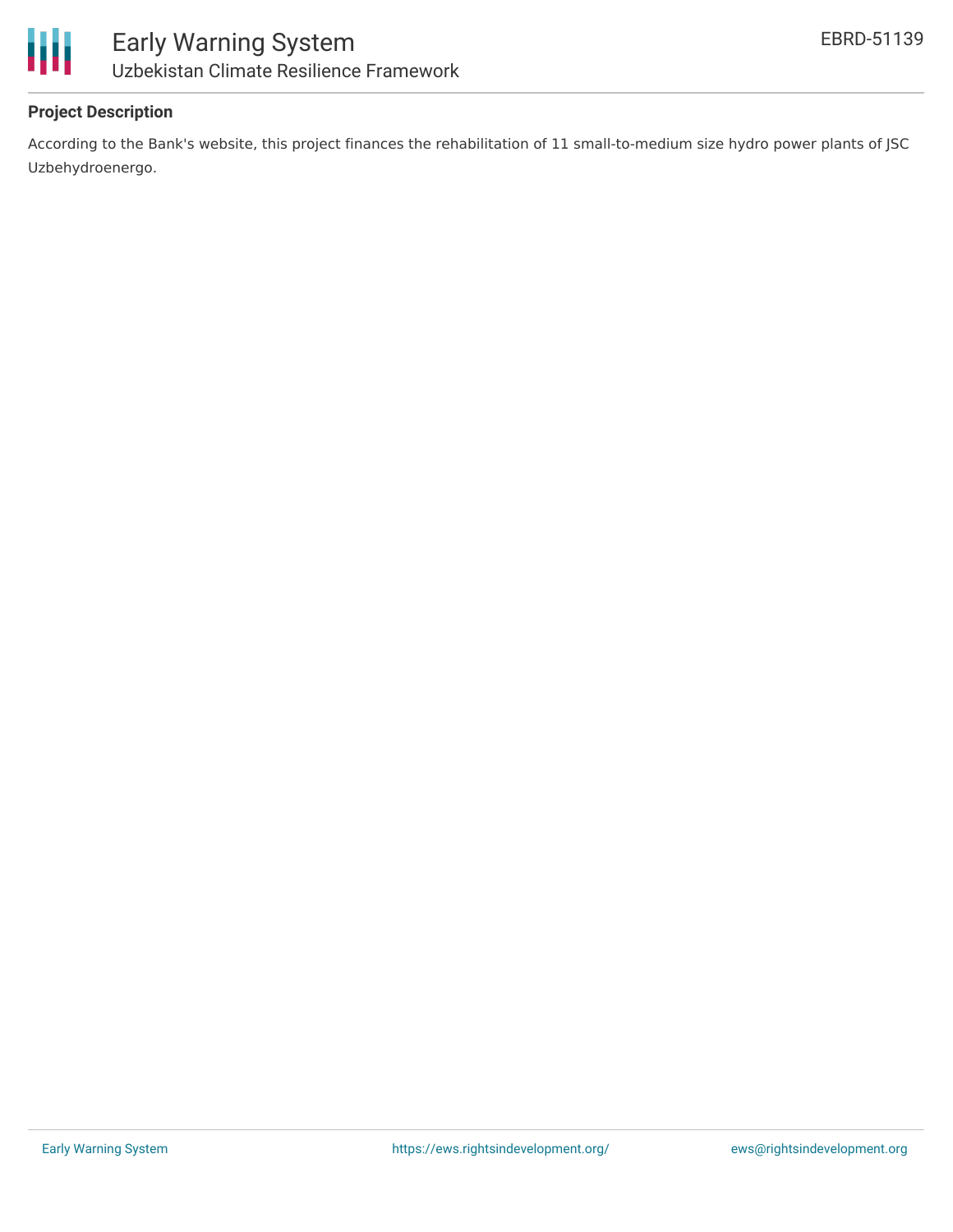## **Investment Description**

European Bank for Reconstruction and Development (EBRD)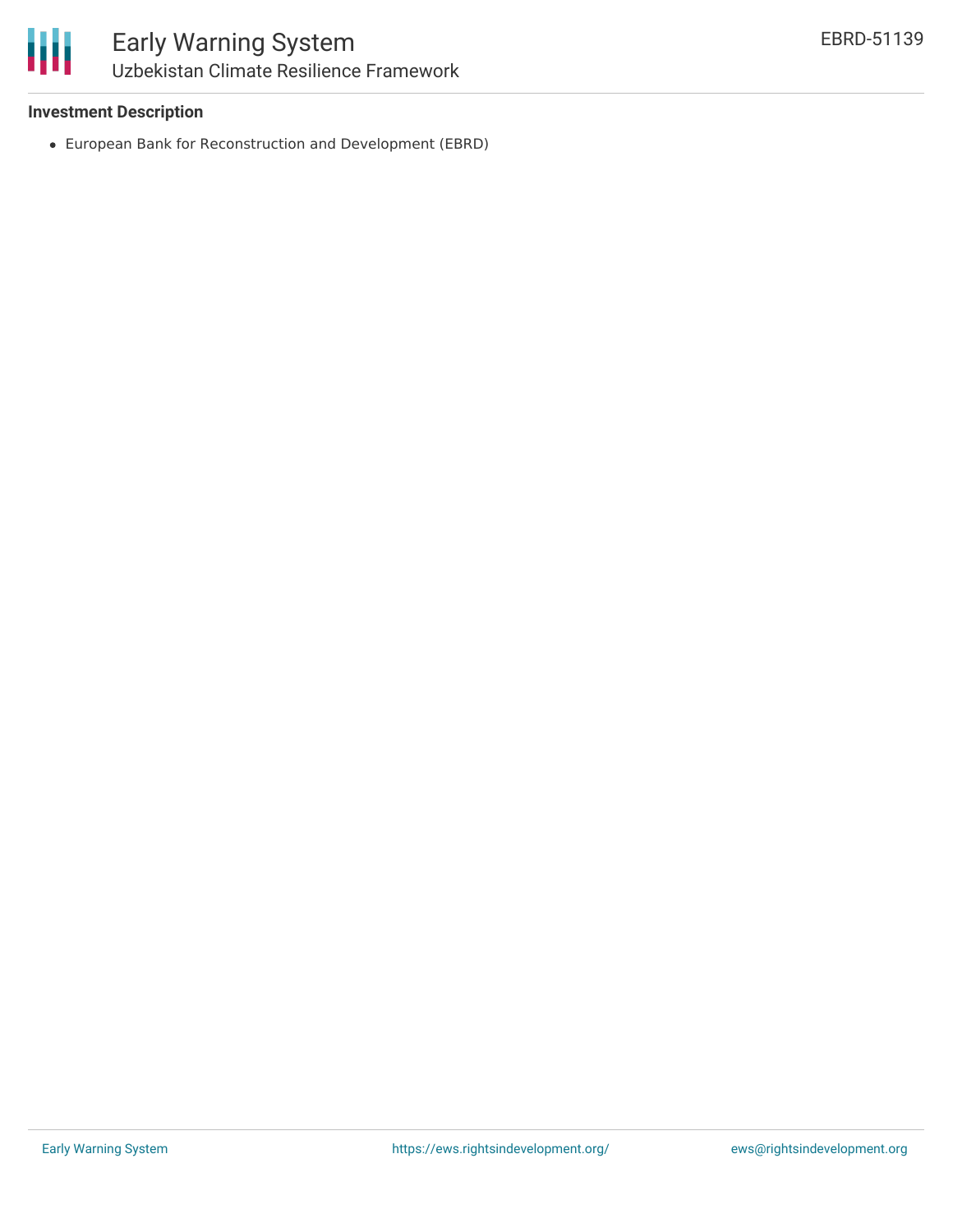

## Early Warning System Uzbekistan Climate Resilience Framework

| <b>Private Actor 1</b>   | <b>Private Actor</b><br>Role | <b>Private Actor</b><br><b>Sector</b> | <b>Relation</b>              | <b>Private Actor 2</b> | <b>Private Actor</b><br>2 Role | <b>Private Actor</b><br>2 Sector |
|--------------------------|------------------------------|---------------------------------------|------------------------------|------------------------|--------------------------------|----------------------------------|
| $\overline{\phantom{0}}$ | $\overline{\phantom{a}}$     | $\overline{\phantom{a}}$              | $\qquad \qquad \blacksquare$ | Uzbekhydroenergo       | Client                         | $\overline{\phantom{a}}$         |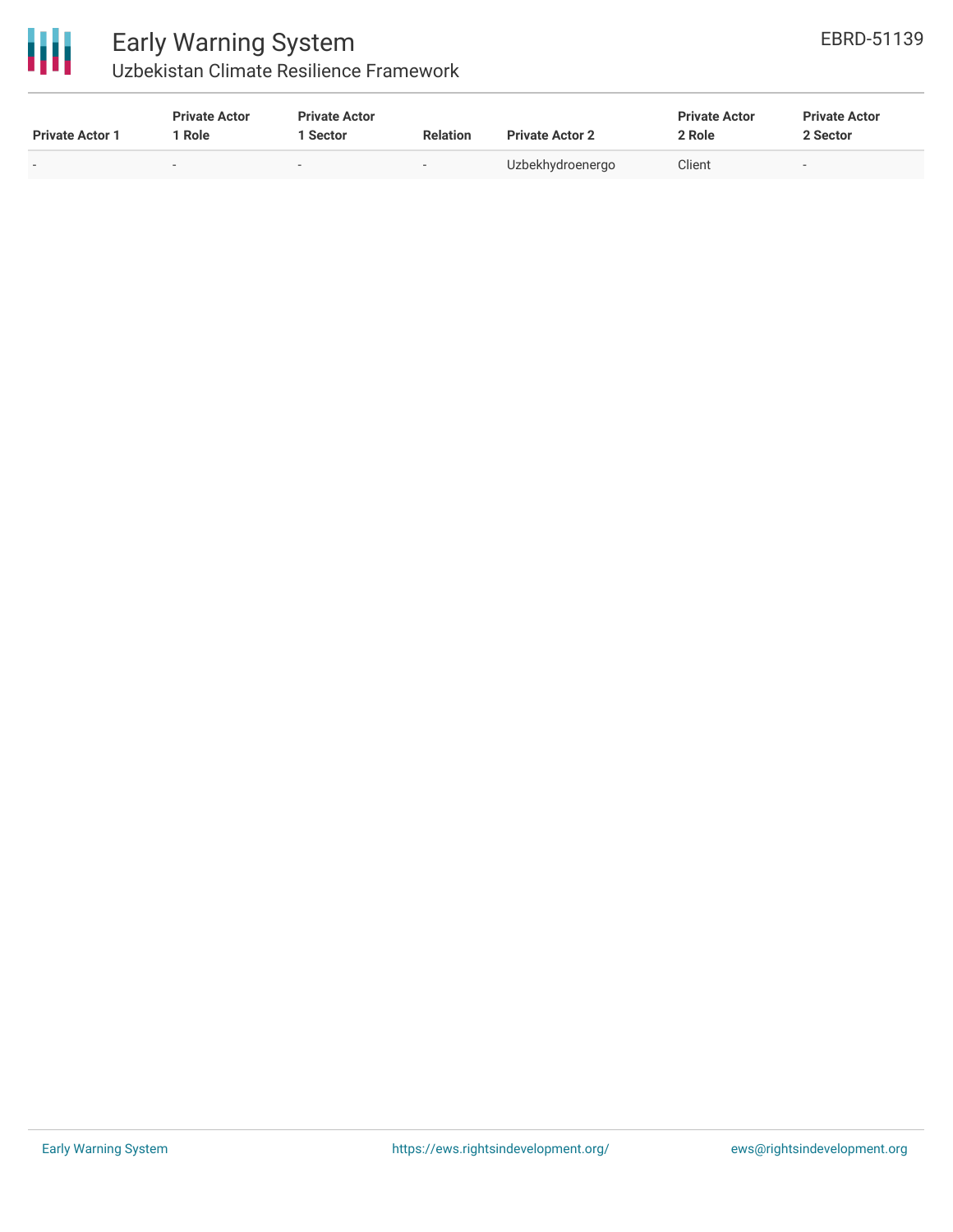### **Contact Information**

Khasan Khasanov [khasanov@uzgidro.uz](mailto:khasanov@uzgidro.uz) +998712310463 <http://uzgidro.uz/>

#### **ACCOUNTABILITY MECHANISM OF EBRD**

The Project Complaint Mechanism (PCM) is the independent complaint mechanism and fact-finding body for people who have been or are likely to be adversely affected by an European Bank for Reconstruction and Development (EBRD)-financed project. If you submit a complaint to the PCM, it may assess compliance with EBRD's own policies and procedures to prevent harm to the environment or communities or it may assist you in resolving the problem that led to the complaint through a dialogue with those implementing the project. Additionally, the PCM has the authority to recommend a project be suspended in the event that harm is imminent. You can contact the PCM at pcm@ebrd.com or you can submit a complaint online using an online form, http://www.ebrd.com/eform/pcm/complaint form?language=en. You can learn more about the PCM and how to file a complaint at http://www.ebrd.com/work-with-us/project-finance/project-complaint-mechanism.html.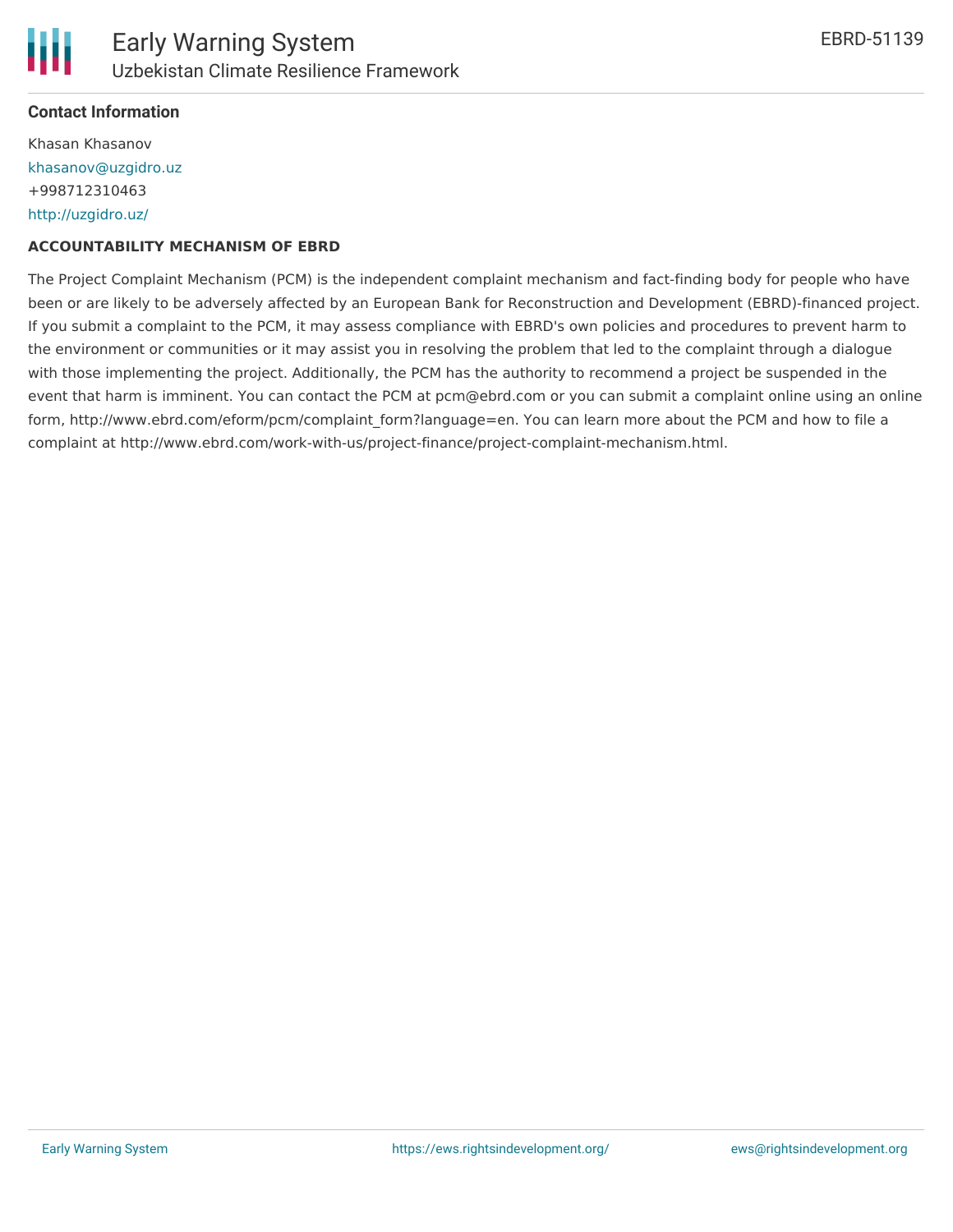

## **Bank Documents**

• Translated version of Project Summary [Document:](https://ewsdata.rightsindevelopment.org/files/documents/39/EBRD-51139.pdf) Russian [\[Original](https://www.ebrd.com/cs/Satellite?c=Content&cid=1395285274918&d=&pagename=EBRD%2FContent%2FDownloadDocument) Source]